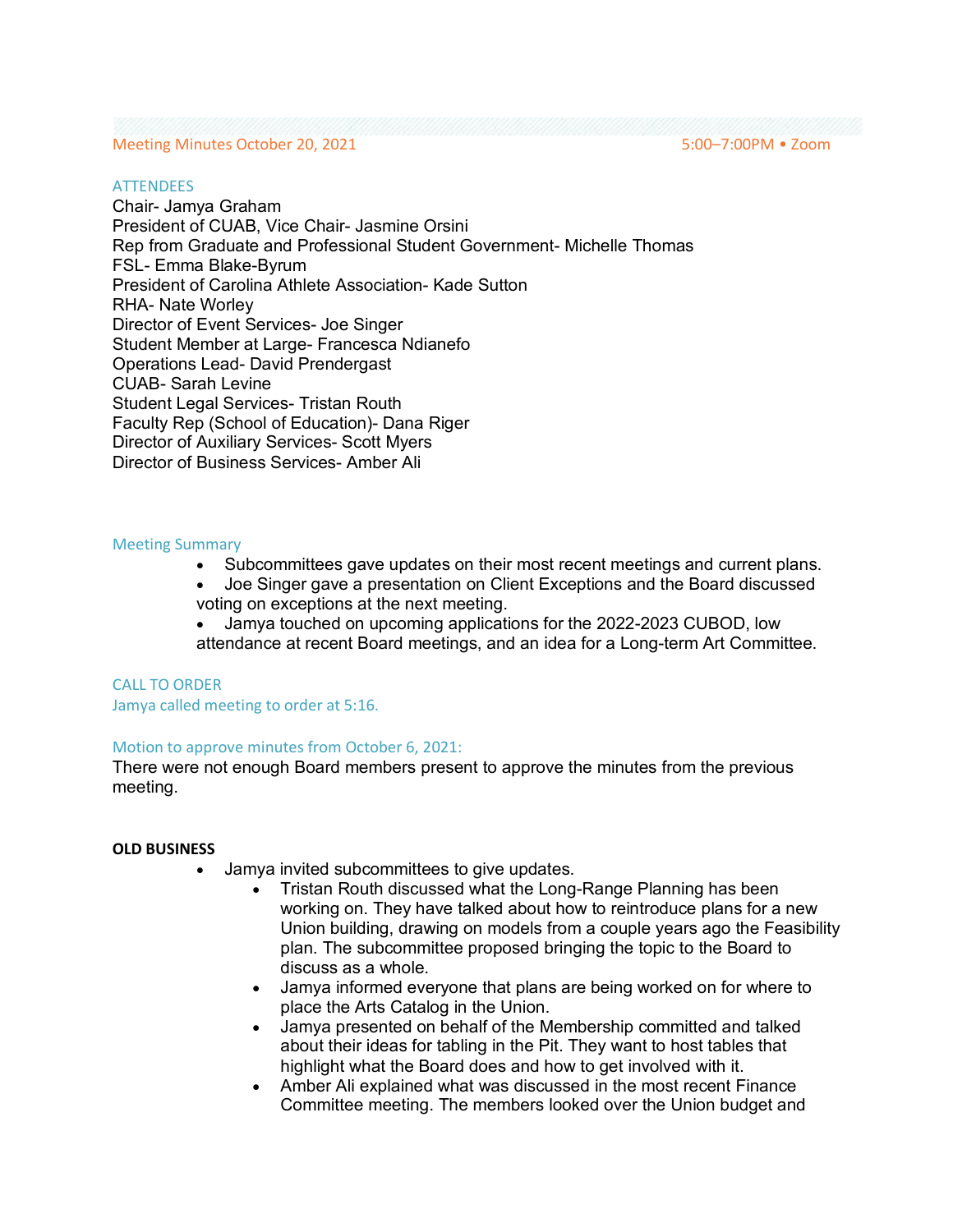planned to meet quarterly, with the next meeting being sometime in January.

- Dana Riger shared the Cubes subcommittee's recent meeting. Diana mentioned that Breanna Blake came up with multiple acronyms for CUBES that could be used as titles for the exhibition. Dana mentioned that her, Jamya, and Joe Singer met before the meeting to scout locations for the exhibit. The subcommittee created possible plans to put panels showing the cubes on the wall outside the board room and reconstruct one cube as a display to be unveiling during Black History month in February.
- Jamya informed everyone that the Know Your Status campaign is in the process of partnering with Student Wellness to simultaneously offer Covid and STI tests sometime in spring.
- Michelle briefed the Board on event planning for the conversational forum for sophomores. They're planning to host in either the auditorium or Great Hall, provide food, and include games. They want to organize a game of four corners where attendants will be asked questions about their experience at UNC and can move around to different areas to answer. The goal is to gauge how both undergraduate and graduate second years are feeling and what they want to be done moving forward to improve their experience.
- Jamya discussed the Leave Your Mark Campaign. The goal is to have student come together to talk about what it means to leave their mark on UNC and exhibit their responses on a display to be kept somewhere in the Union, possibly the Class of 2000 Lounge.

# **NEW BUSINESS**

- Next, Joe Singer gave a presentation on Client Exceptions to the Board.
	- Joe emphasized that Student Affairs receives no charges for room usage and instead pays \$20,000 a year, which is a significant discount.
	- Scott Myers asked if Joe was proposing an elimination of the Student Affairs exceptions.
		- Joe responded by saying that they are continuing with the current exceptions for Student Affairs as of now, but they want the Board to make a decision as to whether or not to modify exceptions based upon data for this year that will be released in March.
	- Tristan asks if room usage, particularly by Student Affairs, will ever return to pre-pandemic levels.
		- Joe said certain departments of Student Affairs plan on hosting more in-person events, while others plan to continue with virtual options.
	- Dana asked if Student Affairs is contracted to pay \$20,000 this year, despite decreased room usage.
		- Joe said they have not been informed of a change and payment and budgeting was completed last spring that depends upon those funds.
	- Joe informed everyone that Event Services is asking the Board to review the Client Exceptions document and vote at the next meeting on whether or not to continue applying these exceptions. Event Services will report to data on room usage and implementation of exceptions for the current year to the Board in March.